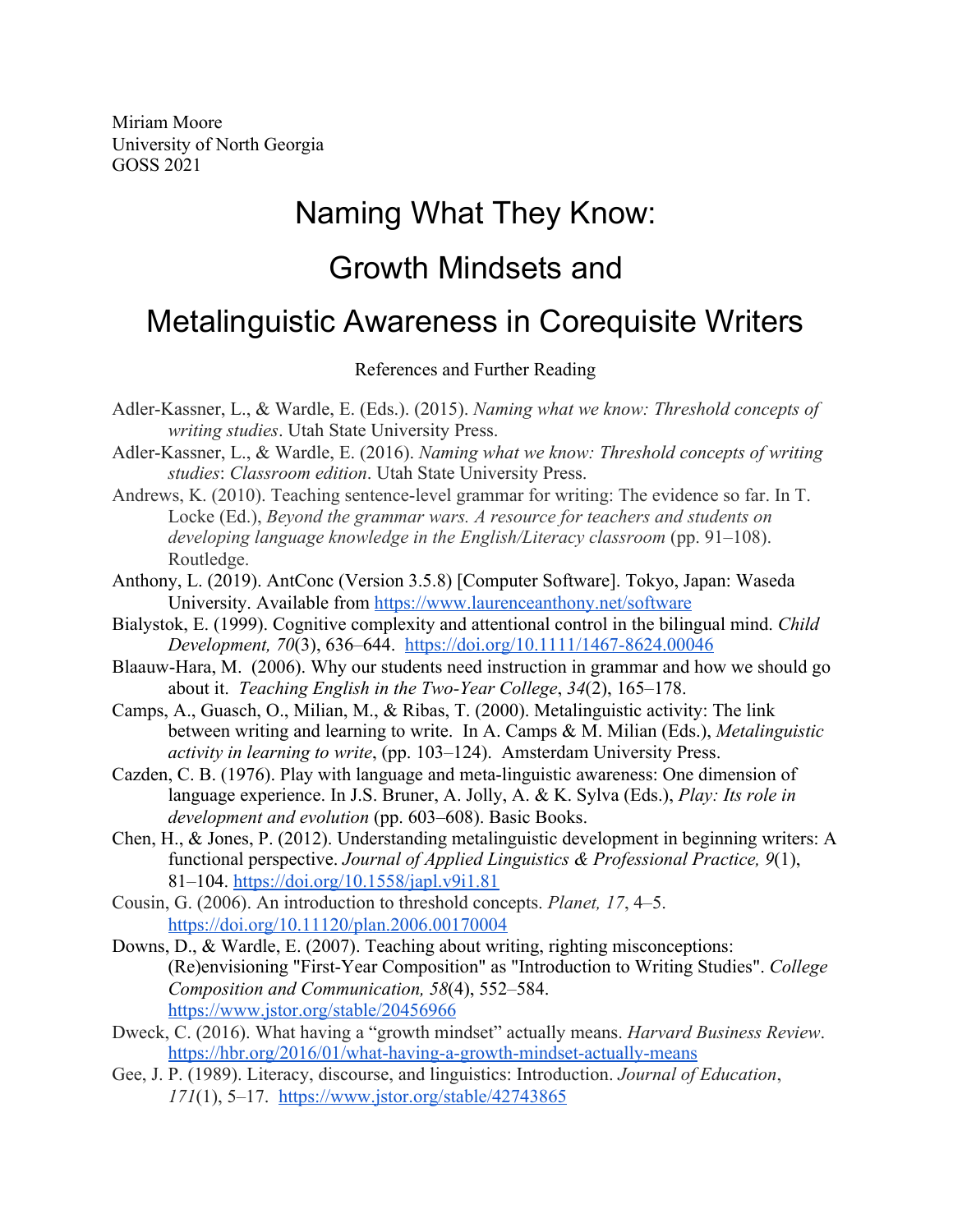- Giovanelli, M. (2014). *Teaching grammar, structure and meaning: exploring theory and practice for post-16 English Language teachers*. Routledge.
- Gombert, E. J. (1992). *Metalinguistic development*. Harvester Wheatsheaf.
- Harris, M., & Rowan, K. E. (1989). Explaining grammatical concepts. *Journal of Basic Writing*, *8*(2), 21–41. <https://www.jstor.org/stable/43443524>
- Hartwell, P. (1985). Grammar, grammars, and the teaching of grammar. *College English, 47*(2), 105–127. <https://www.jstor.org/stable/376562>
- Hillocks, G. (1986). *Research on written composition*. National Council of Teachers of English.
- Hyland, K. (2007). Genre pedagogy: Language, literacy and L2 writing instruction. *Journal of Second Language Writing, 16*(3), 148–164. <https://doi.org/10.1016/j.jslw.2007.07.005>
- Hyland, K. (2008). Disciplinary voices: Interactions in research writing. *English Text Construction*, *1*(1), 5–22. <https://doi.org/10.1075/etc.1.1.03hyl>
- Jesson, R., Fontich, X., & Myhill, D. (2016). Creating dialogic spaces: Talk as a mediational tool in becoming a writer. *International Journal of Educational Research*, *80*, 155–163. <https://doi.org/10.1016/j.ijer.2016.08.002>
- Kolln, M. (1996). Rhetorical grammar: A modification lesson. *The English Journal*, *85*(7), 25–31. <https://www.jstor.org/stable/820503>
- Meyer, J. H., & Land, R. (2005). Threshold concepts and troublesome knowledge (2): Epistemological considerations and a conceptual framework for teaching and learning. *Higher education, 49*(3), 373–388[.](https://doi.org/10.1007/s10734-004-6779-5) <https://doi.org/10.1007/s10734-004-6779-5>
- Micciche, L. R. (2004). Making a case for rhetorical grammar. *College Composition and Communication*, *55*(4), 716–737. <https://www.jstor.org/stable/4140668>
- Moore, M. (2021). Grammatical concepts and metalinguistic awareness in first-year college writers: A study of reading journals. *Journal of College Reading and Learning*, DOI: [10.1080/10790195.2020.1867670](https://doi.org/10.1080/10790195.2020.1867670)
- Myhill, D. (2011). The ordeal of deliberate choice': metalinguistic development in secondary writers. In V. Berninger (Ed.), *Past, present, and future contributions of cognitive writing research to cognitive psychology*, (pp. 247–274). Taylor Francis.
- Myhill, D. and Newman, R. (2016). Metatalk: Enabling metalinguistic discussion about writing. *International Journal of Educational Research*, *80*, 177–187[.](https://doi.org/10.1016/j.ijer.2016.07.007) <https://doi.org/10.1016/j.ijer.2016.07.007>
- Myhill, D., & Jones, S. (2015). Conceptualizing metalinguistic understanding in writing/Conceptualización de la competencia metalingüística en la escritura. *Cultura y Educación*, *27*(4), 839–867[.](https://ro.uow.edu.au/cgi/viewcontent.cgi?article=2941&context=sspapers)

<https://ro.uow.edu.au/cgi/viewcontent.cgi?article=2941&context=sspapers>

- Myhill, D., Jones, S., Watson, A., & Lines, H. (2013). Playful explicitness with grammar: A pedagogy for writing. *Literacy*, *47*(2), 103–111[.](https://doi.org/10.1111/j.1741-4369.2012.00674.x) <https://doi.org/10.1111/j.1741-4369.2012.00674.x>
- Ravid, D., & Tolchinsky, L. (2002). Developing linguistic literacy: A comprehensive model. *Journal of Child Language, 29*(2), 417–447[.](https://doi.org/10.1017/S0305000902005111) <https://doi.org/10.1017/S0305000902005111>
- Schleppegrell, M. J. (2004). *The language of schooling: A functional linguistics perspective*. Routledge.
- Smith, C. (2012). Interrogating texts: From deferent to efferent and aesthetic reading practices. *Journal of Basic Writing*, *31*(1), 59–79. Retrieved from <https://files.eric.ed.gov/fulltext/EJ1053219.pdf>